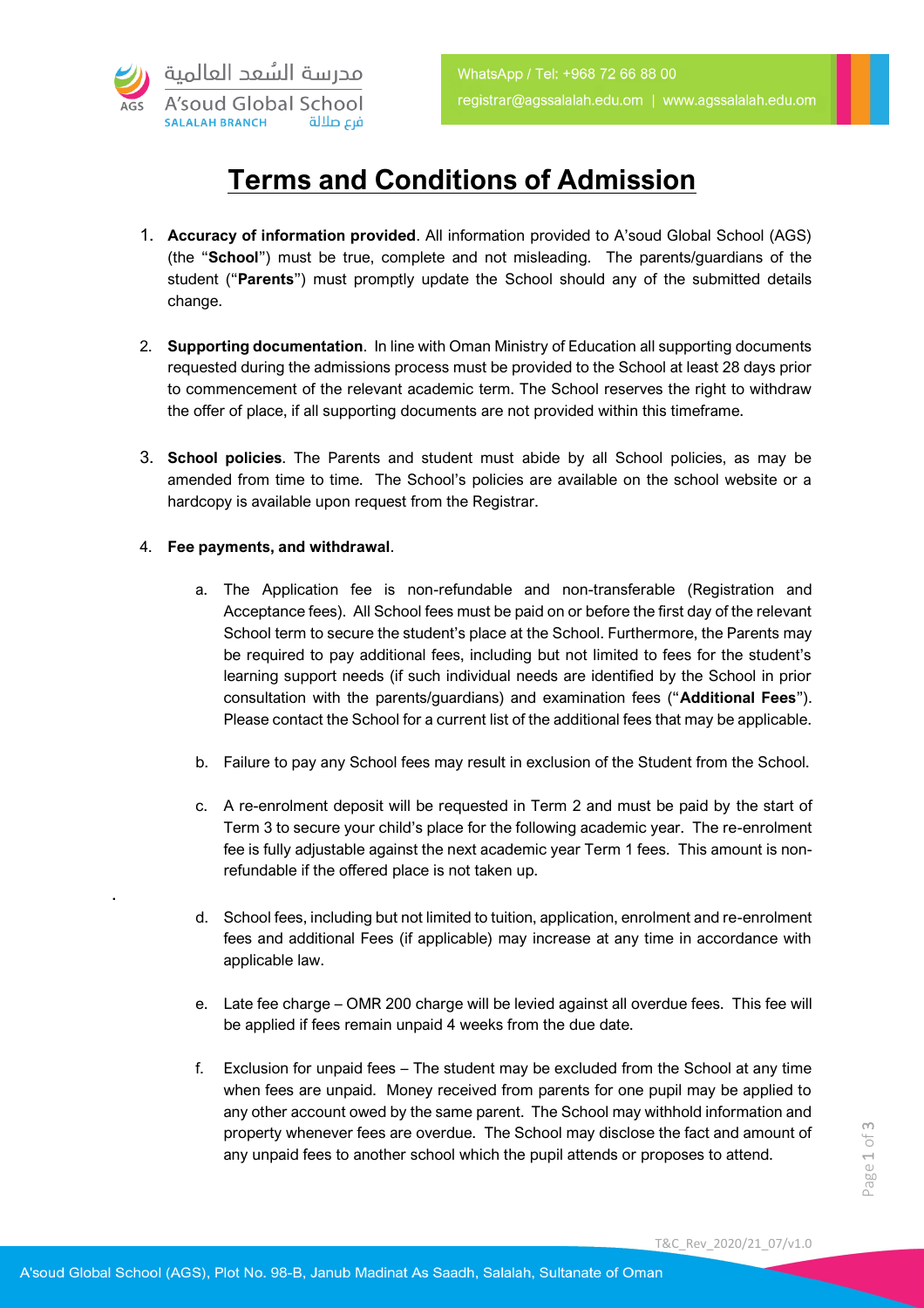- g. The Parents must give one full terms written notice to the Registrar, if the student is withdrawing from the School*.* In the event of withdrawal, School fees will be refunded in accordance with the School's fee refund policy, available at: [*insert hyperlink to school fees policy on website*], which follows applicable law.
- h. The School may coordinate with a third-party transport services provider to provide transport services to students at the School. However, such services are not included in the School fees, and the terms and conditions of such services are to be agreed directly between the parents/guardians and the Transport Service Provider.
- i. The School may coordinate with a third-party extracurricular services provider to provide Extracurricular activities to students at the School. However, such services are not included in the School fees, and the terms and conditions of such services are to be agreed directly between the parents/guardians and the Extracurricular Service Provider.
- 5. **Parent instructions to School**. The School may rely solely on instructions from either Parent. In the event the School becomes aware of a dispute between the Parents or if the School receives conflicting instructions from the Parents, the School is entitled to rely upon the instructions of the person selected as the Primary Contact in the admissions application. The School will only deviate from this policy if the School is provided with a valid court order, which, if issued by a foreign court, is attested by the Oman courts (a "**Court Order**").
- 6. **Provision of information to parents**. The School will provide information about the student, including report cards, attendance records, and other items in the student's file, either to the student or to a Parent. In the event the School becomes aware of a dispute between the Parents, and to protect privacy of communications, the School will not share communications between the School and either Parent with the other Parent, unless required to do so by Court Order.
- 7. **Insurance.** Parents must ensure that their own insurance will cover the student's personal property whilst at the school or on the way to or from the School or on any School sponsored activity away from the School.
- 8. **Medical liability.** Neither the School nor any of its affiliates, shareholders, directors, employees, consultants or agents will be liable for injury to the student resulting from improper treatment of its medical conditions if the Parents fail to inform the School of such medical conditions in writing or comply with the School's medical policy or other instructions provided by the School or the Health Office Staff
- 9. **Intellectual Property Rights**. The School has the intellectual property rights to any outcomes produced by your child as part of the school's provision.
- 10. **Waiver and indemnity**. Neither the School nor any of its affiliates, shareholders, directors, employees, consultants, agents or voluntary helpers of the School (the "**Indemnitees**"), shall have any responsibility of whatsoever nature in respect of bodily injury to the student: (a) prior to actual delivery of the student into the custody of the teachers or officials inside the School grounds, or after the student has been collected from the School grounds by a person authorized by the Parents to do so, on a normal School day; (b) whilst on School grounds